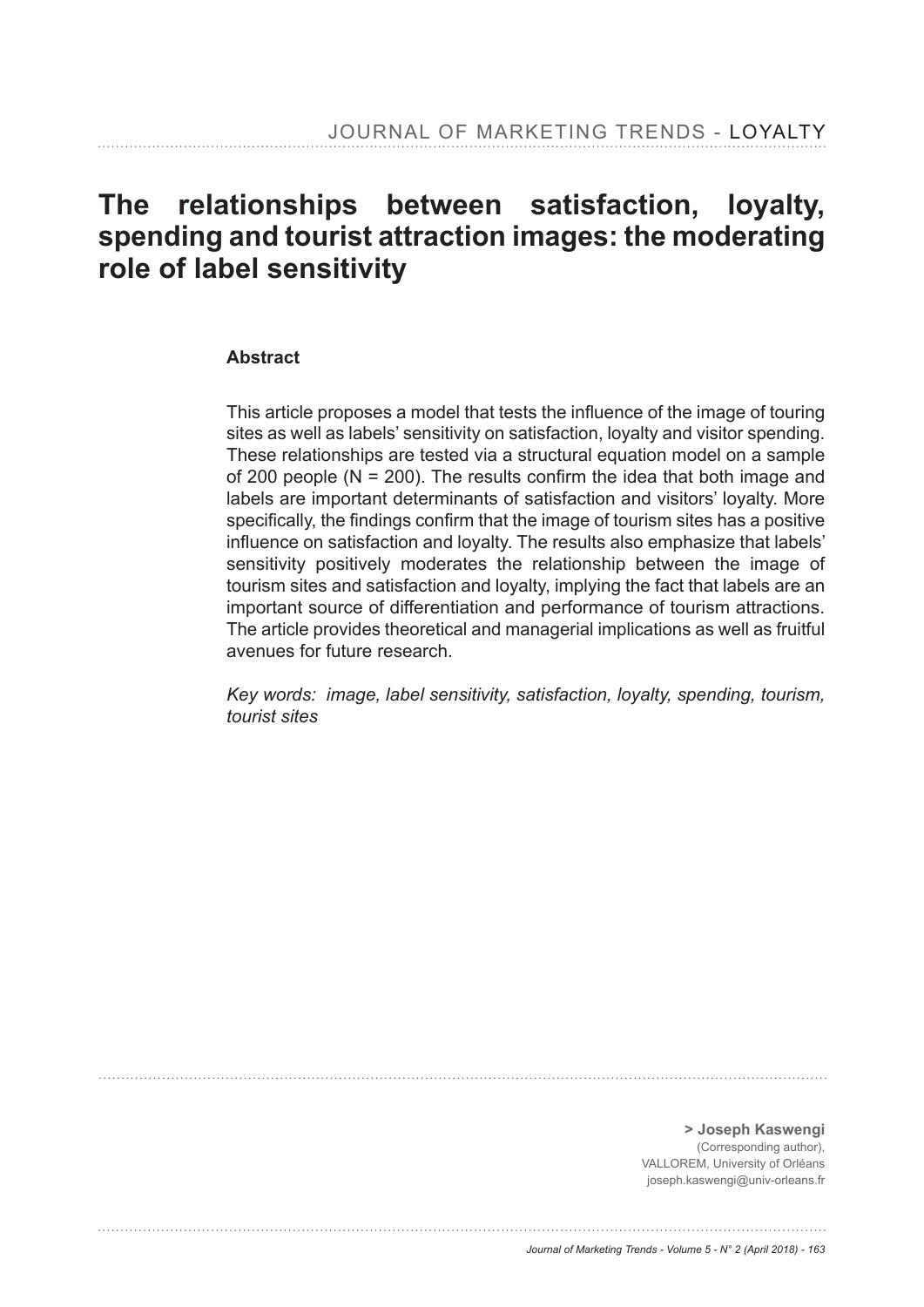## **Introduction**

Labels are increasingly used by both merchant and non-merchant organizations. Products or services that highlight these labels are different in nature. Thus, one can find labels applied to food, tourism, heritage, etc. For example, to date, just over 2800 buildings or urban areas have been awarded "The 20th century Heritage" label. Generally speaking, the label can be considered as a credible sign or communication tool, distinct from the brand which, not only comes from a third entity and is independent of the company or organization, but also aims to inform consumers about the intrinsic dimensions of a product or service (Chameroy and Chandon 2010, Larceneux 2003). The intrinsic dimensions of a product or service are thus communicated through a multitude of signals including brand, price, packaging, origin or label. Previous research has investigated the effect of these information tools on consumer perceptions and preferences toward a product. For example, Chameroy and Chandon (2010) carried out an exploratory study based on the content analysis and lexical method, thanks to an interview guide developed from 18 interviewees in order to explore consumer attitudes, their perception and their sensitivity towards labels. This study showed that labels are a choice criterion that varies according to product category (research, experience and belief) and that labels have a positive influence on the expenses incurred for "certification or quarantee labels". Despite the interest generated by the exploration of labels, the number of studies devoted to this field remains limited (Chameroy and Chandon 2010, Marcotte, Bourdeau and Leroux 2011). In addition, little academic research has focused on tourism labels including heritage labels.

The aim of our research is to study the influence of the brand image of tourism sites and labels on the attitude and behavior of visitors. More specifically, we focus in particular on how labels moderate the relationship between tourist sites' image and satisfaction, loyalty and tourists' expenses. Studying labels is very important as it can allow site managers to increase their attractiveness and develop derivative products or services that meet the performance requirements of visitors and stakeholders. This article is organized as follows: we will first present the theoretical framework and develop the hypotheses. We will then explain the methodology. After this part, we will present the results of the study. Finally, we will discuss the implications of the findings and propose future research avenues.

#### **Theoretical framework**

The main tenet of this research is that marketing actions and consumer characteristics play a crucial role in visitors' attitudes and behavior towards tourist sites. Tourism destinations create or rely on brands (e.g. co-branding) to mark their identities and differentiate themselves from competitors (Morrison and Anderson 2000). The brand image of a tourist destination is one of the elements intended to influence the customer. A tourism destination brand image is the perception that consumers develop towards it. In the field of tourism and its literature, brand image is apprehended by cognitive, affective and conative elements (Baloglu and Mangaloglu 2001; Pens & Andronikidis 2013). If the cognitive factors consist of the beliefs and the knowledge and the affective factors represent the feelings, the conative elements refer to the dynamic consideration of a site as potential destination (Pensos et al. 2016). The conative aspect can also refer to the uniqueness of the destination as a desired image by those responsible for the latter.

*164 - ISSN 1961-7798 - © 2009, International Marketing Trends Conference*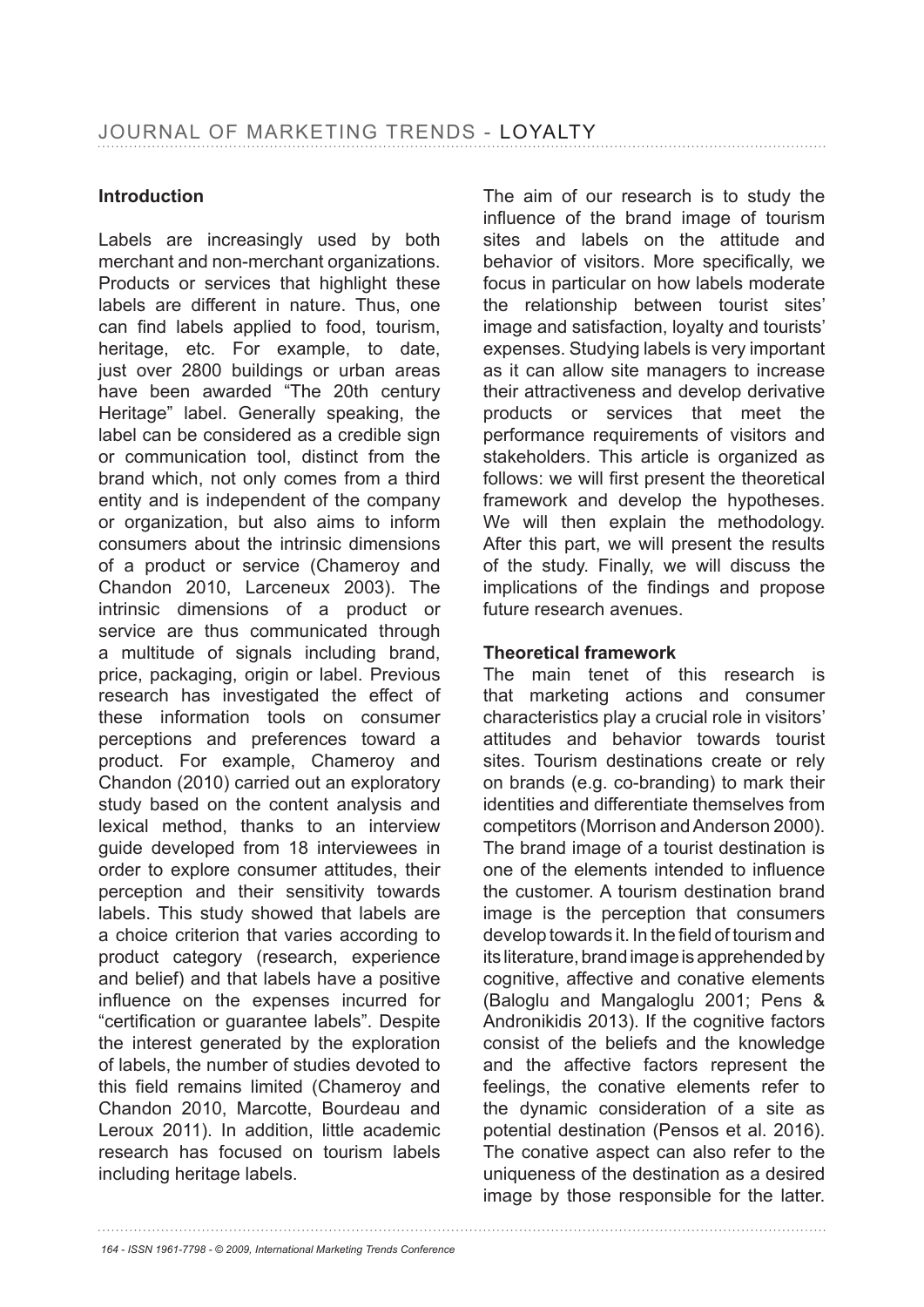Indeed, to be effective in a competitive world, brand image is to be "unique" and needs to be considered as an important association of a brand (Qu et al. 2011). Thus, a positive brand image will be an important stimulus in the way the visitor will form his perceptions and behave towards the tourist site. This is explained by the "signal theory", and therefore, brand image acts as a signal in this context (Erdem and Swait 1998, Spence 1974). Moreover, we consider that the associative network theory of memory can explain the associations (attributes, attitudes, perceived value) that consumer forms about a tourist site (Keller 1993). Previous studies have shown that the brand image of a tourist destination can influence the performance of the latter, i.e. satisfaction (Chi and Qu 2008), loyalty (e.g. intention to revisit) and visitor spending (Amendah and Park 2008, Matzler, Füller and Faullant 2007).

Labels have several functions. They can act as risk reducers. By reducing the perceived risk, label contributes to increasing the utility of visitor with regard to the information asymmetry theory. Thus, label can not only positively influence the intention to purchase or recommend, but also the visitor behavior, particularly the willingness to pay and mostly the expenses incurred. Through his sensitivity to labels, the visitor expresses his involvement. As a signal in the same way as the image of the tourist site, label can reinforce the influence of the latter insofar as it is taken into account in the decision-making process and positively influence the perceived quality, the perceived uniqueness, and the consumer associations (Chameroy and Veran 2014; Larceneux 2003; Robert-Demontrond 2009). Therefore, we propose the hypotheses (direct and moderator effects) below:

Hypothesis 1: The brand image of tourist sites has a positive influence on visitor satisfaction. Hypothesis 2: The brand image of tourist sites has a positive influence on visitor loyalty.

Hypothesis 3: The brand image of tourist sites has a positive influence on visitor spending. Hypothesis 4: Sensitivity towards labels has a positive influence on the relationship between the brand image of tourist sites and the satisfaction of visitors.

Hypothesis 5: Sensitivity towards labels has a positive influence on the relationship between the brand image of tourist sites and the loyalty of visitors.

Hypothesis 6: Sensitivity to labels has a positive influence on the relationship between brand image and visitor spending.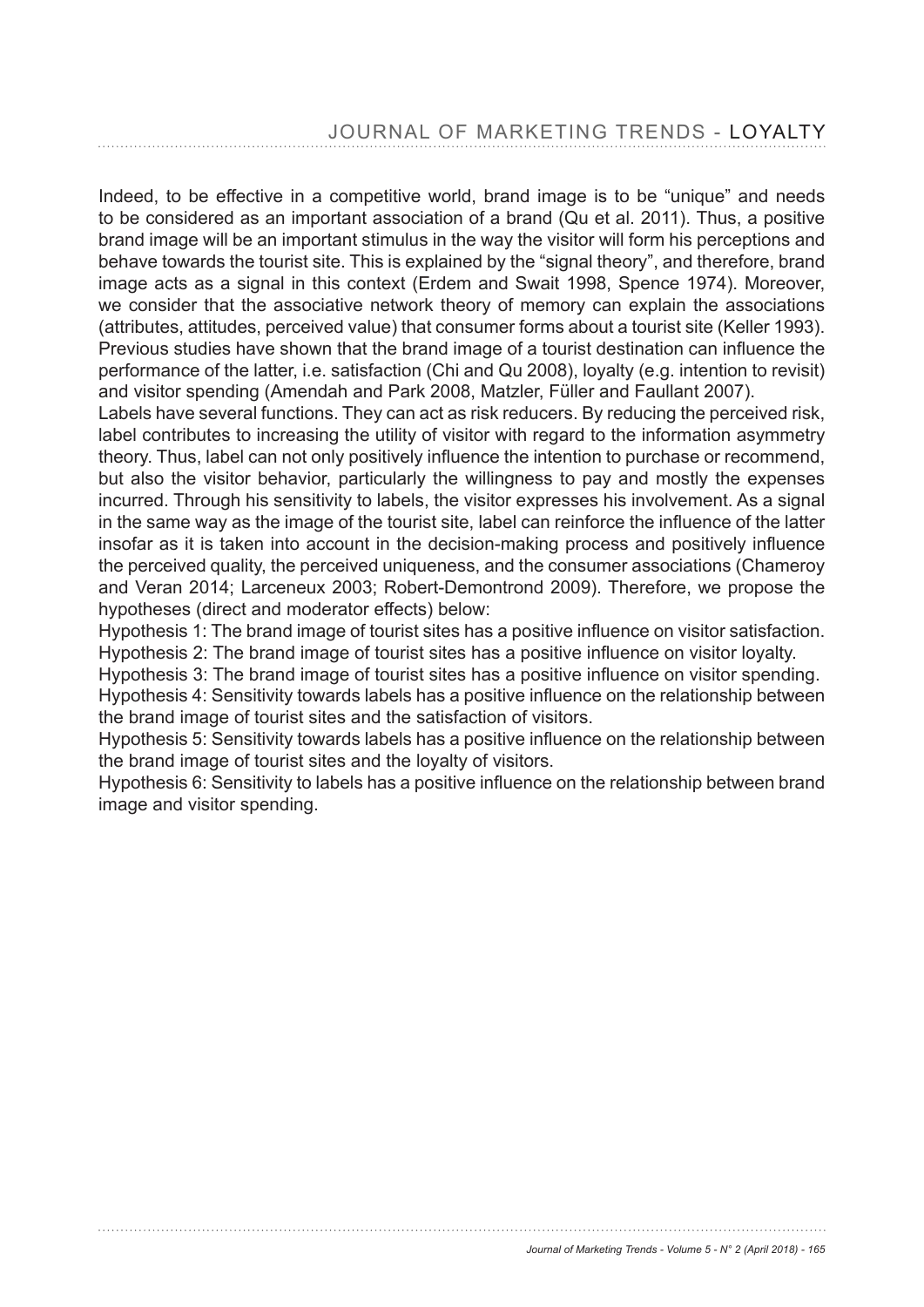# **Methodology**

## *Presentation of the sample*

This article is based on a sample of 200 people who self-administered the questionnaire via the Internet concerning tourist sites (e.g. Château de Chambord, Château de Versailles, Mont Saint-Michel, etc.). Respondents come from several departments and major cities of France. This sample consists of 29.50% men and 70.50% women and represents all ages (Table 1): 18-24 years (2.50%), 25-34 years (7.50%), 35-44 years (27.50%), 45-54 years  $(55.5\%)$ , and 55 years and over  $(7\%)$ .

| Gender |       | Age         |               | Socio-professional categories |      |
|--------|-------|-------------|---------------|-------------------------------|------|
|        | $\%$  |             | $\frac{0}{0}$ |                               | $\%$ |
| Men    | 29.50 | $18 - 24$   | 2.50          | Farmers                       | 1.50 |
| Women  | 70.50 | 25-34       | 7.50          | <b>Workers</b>                | 4.50 |
|        |       | $35 - 44$   | 27.50         | Supervisors, technicians      | 15   |
|        |       | 45-54       | 55.5          | Liberal professions           | 10   |
|        |       | 55 and over | 7             | <b>Retirees</b>               | 38   |
|        |       |             |               | Crafts-persons                | 9    |
|        |       |             |               | <b>Executives</b>             | 22   |

Table 1. Summary statistics of the sample

Moreover, these people represent most among the socio-professional categories of the French population, in particular: farmers (1.50%), workers (4.50%), supervisors, technicians  $(15%)$ , liberal professions  $(10%)$ , retirees  $(38%)$ , crafts-persons  $(9%)$ , executives  $(22%)$ , etc. These different percentages indicate how all categories of the population are concerned by the tourism industry and its environment, in particular labels.

# *Variables the study*

The instruments for measuring variables have been adapted from previous research. The items used have, for the most part, been evaluated on a Likert-type scale. We used the brand image of tourist site as an independent variable and the sensitivity towards labels as a moderator variable. To measure the brand image of tourist sites, items were borrowed from Qu, Kim and Im (2011). Label sensitivity is measured on a 5-point Likert-type scale and comes from Chameroy (2010, 2013).

We used three main dependent variables. The first variable is satisfaction. Its scale comes from the work of Bigné et al. (2005), Mansouri (2009), Oliver (1997), and Williams and Soutar (2009). The second variable is visitor loyalty. To measure this variable, we used the scales proposed by Arnett, Laverie and Meiers (2003), Back and Parks (2003), Baloglu (2002), Odin, Odin and Valette-Florence (2001) and Yoo and Donthu (2001). The last dependent variable is the expense incurred by the visitor. We built the latter by drawing inspiration from the works of Díaz-Pérez et al. (2005), Wilton & Nickerson (2006), and especially the scale used by Matzler, Füller and Faullant (2007).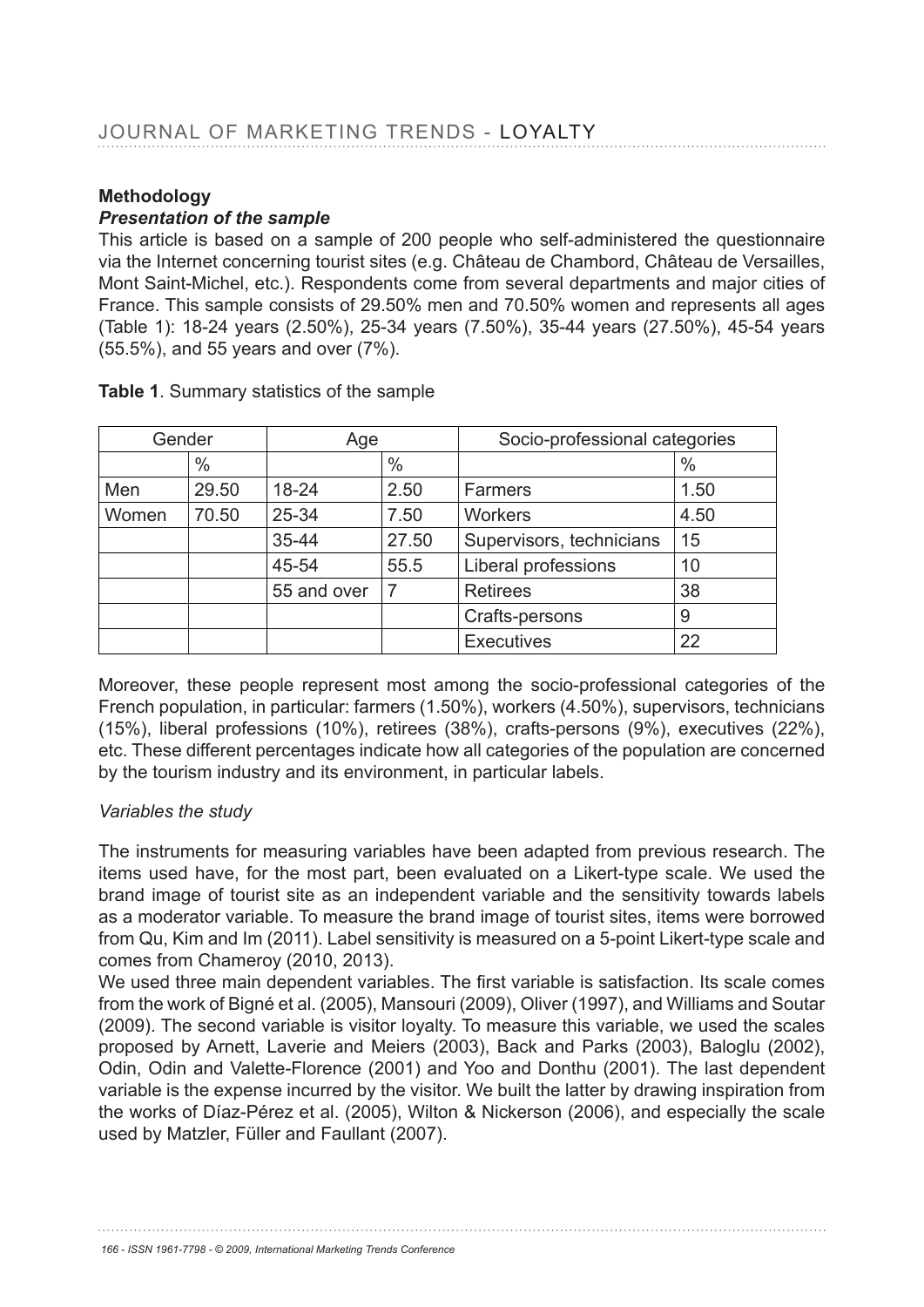## **Results**

Before performing the analyses of direct effects and moderating effects, we first checked that all the items relating to a construct really measure the latter. Table 2 shows the items' coefficients of each construct and Cronbach's alpha. We examined the one-dimensional nature of the extracted factors. The coefficients range from 0.31 to 0.86 and Cronbach's alpha from 0.73 to 0.85, which implies that the data fit satisfactorily with the model of our work.

| <b>Construct</b>   | <b>Item</b>     | <b>Score</b> | <b>Cronbach Alpha</b> |
|--------------------|-----------------|--------------|-----------------------|
| Label sensitivity  | LABSENS1        | 0.604        | 0.854                 |
|                    | LABSENS2        | 0.580        |                       |
|                    | LABSENS3        | 0.689        |                       |
|                    | LABSENS4        | 0.764        |                       |
|                    | LABSENS5        | 0.684        |                       |
|                    | LABSENS6        | 0.569        |                       |
|                    | LABSENS7        | 0.460        |                       |
|                    | LABSENS8        | 0.383        |                       |
|                    | LABSENS9        | 0.464        |                       |
|                    | LABSENS10       | 0.602        |                       |
|                    | LABSENS11       | 0.683        |                       |
|                    | LABSENS12       | 0.734        |                       |
|                    | LABSENS13       | 0.637        |                       |
| <b>Brand image</b> | <b>BRIMAG1</b>  | 0.413        | 0.809                 |
|                    | <b>BRIMAG2</b>  | 0.338        |                       |
|                    | <b>BRIMAG3</b>  | 0.626        |                       |
|                    | <b>BRIMAG4</b>  | 0.581        |                       |
|                    | <b>BRIMAG5</b>  | 0.562        |                       |
|                    | <b>BRIMAG6</b>  | 0.576        |                       |
|                    | <b>BRIMAG7</b>  | 0.576        |                       |
|                    | <b>BRIMAG8</b>  | 0.618        |                       |
|                    | <b>BRIMAG9</b>  | 0.638        |                       |
|                    | BRIMAG10        | 0.612        |                       |
|                    | <b>BRIMAG11</b> | 0.633        |                       |
|                    | <b>BRIMAG12</b> | 0.604        |                       |

Table 2. Measure and reliability of the constructs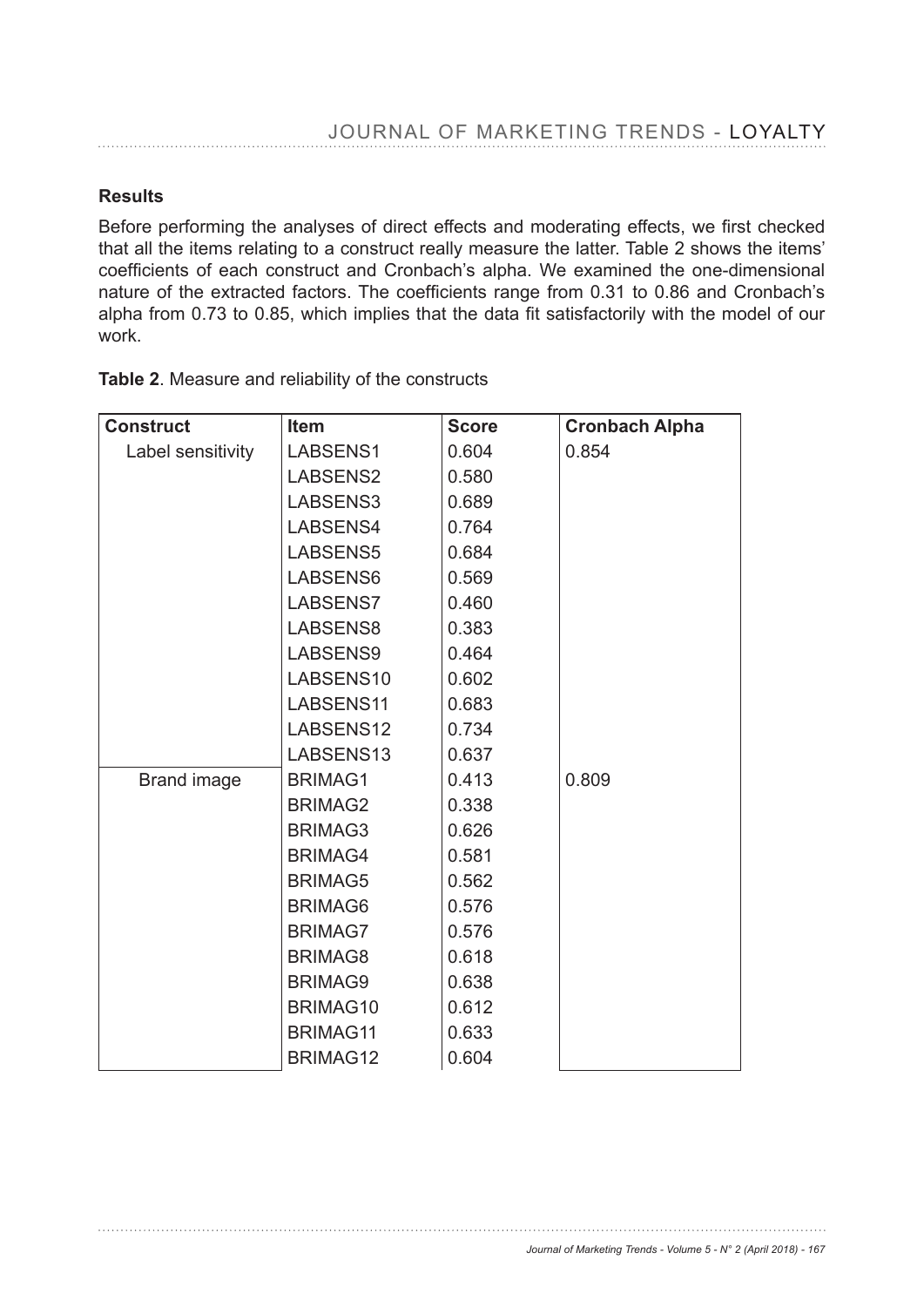# JOURNAL OF MARKETING TRENDS - LOYALTY

| Satisfaction | SATIS1              | 0.343 | 0.825 |
|--------------|---------------------|-------|-------|
|              | SATIS2              | 0.396 |       |
|              | SATIS3              | 0.633 |       |
|              | SATIS4              | 0.686 |       |
|              | SATIS5              | 0.712 |       |
|              | SATIS6              | 0.553 |       |
|              | SATIS7              | 0.372 |       |
|              | SATIS9              | 0.317 |       |
|              | SATIS10             | 0.449 |       |
|              |                     |       |       |
|              | SATIS <sub>11</sub> | 0.517 |       |
|              | SATIS12             | 0.541 |       |
|              | SATIS <sub>13</sub> | 0.583 |       |
|              | SATIS14             | 0.635 |       |
|              | SATIS <sub>15</sub> | 0.682 |       |
|              | SATIS16             | 0.608 |       |
| Loyalty      | LOYAL1              | 0.687 | 0.737 |
|              | LOYAL <sub>2</sub>  | 0.599 |       |
|              | LOYAL3              | 0.869 |       |
|              | LOYAL4              | 0.812 |       |

After checking the unidimensionality of the constructs, we analyzed the relations between brand image of the tourist sites and its consequences thanks to the Stata 14 software using a structural model.

#### *The effects of the brand image of tourist sites*

Table 3 shows that the brand image of tourist sites has a positive influence on satisfaction ( $\beta$  = 0.687, p <0.001) and loyalty ( $\beta$  = 0.321, p <0.01). On the other hand, it does not influence expenditures ( $\beta$  = 0.033, p = ns). Thus, while hypothesis H1 and H2 are validated, hypothesis H3 is not validated.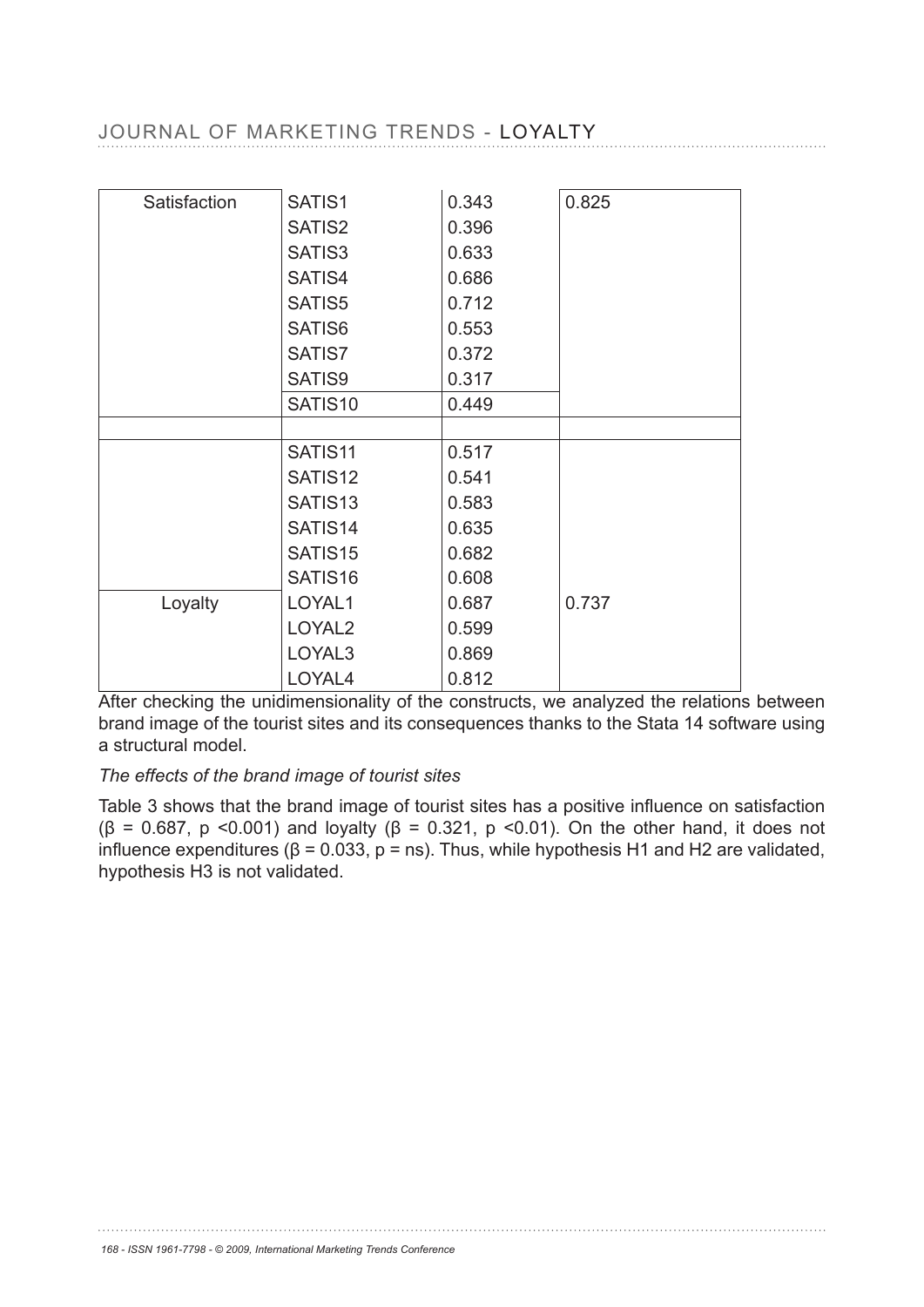| <b>Hypotheses</b>                                                    | Coef. (z)                                                                                                                  | <b>Summary</b>       |
|----------------------------------------------------------------------|----------------------------------------------------------------------------------------------------------------------------|----------------------|
| H1 : Brand image of tourist sites $\rightarrow$ Satisfac-<br>tion    | $0.687(15.59)$ ***                                                                                                         | Validated            |
| H2 : Brand image of tourist sites $\rightarrow$ Loyalty              | $0.321(3.44)$ **                                                                                                           | Validated            |
| H3 : Brand image of tourist sites $\rightarrow$ Expenses<br>incurred | $0.033(0.34)$ <sup>ns</sup>                                                                                                | <b>Not Validated</b> |
| Model quality (fit)                                                  | Nbr. Obs: 200<br>LR chi $2(4) =$<br>10.633<br>$Prob > chi2 =$<br>0.031<br>$SRMR = 0.031$<br>$CFI = 0.981$<br>$R^2$ = 0.627 |                      |

**Table 3**. Direct effects of brand image of tourist sites

Note: \*\*\*< 0.001; \*\*< 0. 01; \*<0.05

When we look at Table 4, we find that the sensitivity towards labels positively increases the influence of the brand image of tourist sites on satisfaction in case of strong sensitivity ( $\beta$ = 0.576, p < 0.001) or weak ( $\beta$  = 0.569, p < 0.001). Hypothesis H4 is validated. Hypothesis H5 predicted a positive influence of label sensitivity on the influence of the brand image of tourist sites. This is partially validated ( $\beta$  = 0.397, p < 0.05) because the effect is only significant for the "low" sensitivity. As with direct effects, the sensitivity towards labels has no influence on the effects of brand image on visitor spending. In addition, we note that income has a positive influence on loyalty ( $\beta$  = 0.125, p <0.01) and the committed expenses ( $\beta$  = 0.294, p <0.001) in case of strong sensitivity towards the labels.

**Table 4.** Effects of label sensitivity on satisfaction, loyalty and expenditures

| <b>Hypotheses</b>                                                                               | Coef. $(z)$                                             |                             | <b>Summary</b>     |
|-------------------------------------------------------------------------------------------------|---------------------------------------------------------|-----------------------------|--------------------|
|                                                                                                 | High sensiti-<br>vity                                   | Low sensitivity             |                    |
| H4 : Label sensitivity $\rightarrow$ Brand<br>image of tourist sites and satis-<br>faction      | 0.576(8.85)<br>$***$                                    | $0.569(6.77***$             | Validated          |
| H5 : Label sensitivity $\rightarrow$ Brand<br>image of tourist sites and loy-<br>alty           | $0.175(8.85)$ <sup>ns</sup> 0,397 $(2.46)$ <sup>*</sup> |                             | Validated          |
| H6 : Label sensitivity $\rightarrow$ Brand<br>image of tourist sites and ex-<br>penses incurred | $-0.066(-0.43)$<br>ns                                   | $0.079(0.60)$ <sup>ns</sup> | Not Valida-<br>ted |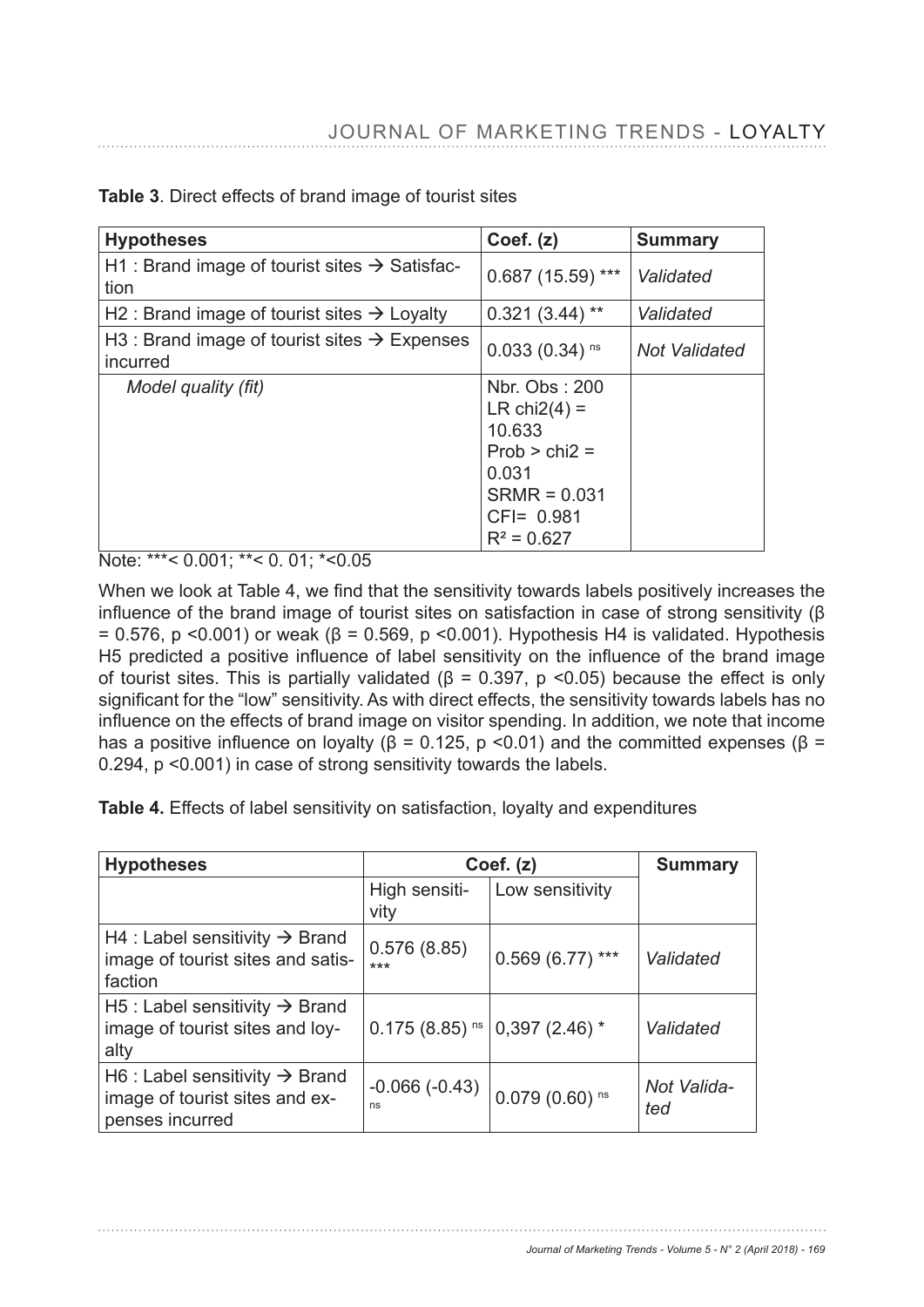# JOURNAL OF MARKETING TRENDS - LOYALTY

| Income $\rightarrow$ Satisfaction      | $-0.022(-0.69)$<br>ns                                                                              | $0.006(0.13)$ <sup>ns</sup> |
|----------------------------------------|----------------------------------------------------------------------------------------------------|-----------------------------|
| Income $\rightarrow$ Loyalty           | 0.125(2.94)<br>$***$                                                                               | $0.108(1.38)$ <sup>ns</sup> |
| Income $\rightarrow$ Expenses incurred | 0.294(4.92)<br>***                                                                                 | $0.086(1.35)$ <sup>ns</sup> |
| Model quality (fit)                    | Nbr. Obs: 200<br>LR chi2(4) = $10.673$<br>$Prob > chi2 = 0.000$<br>$SRMR = 0.035$<br>$CFI = 0.987$ |                             |
|                                        | $R^2 = 0.558$ $\mid R^2 = 0.409$                                                                   |                             |

Note: \*\*\*< 0.001; \*\*< 0.01; \*<0.05

#### **Discussion and conclusion**

The objective of our research was to study the impact of the brand image of tourism sites on satisfaction, loyalty and the expenses incurred on the one hand, and to examine the moderating influence of the tourist labels on these last relationships on the other hand. The results found open perspectives on both theoretical and managerial implications.

From a theoretical perspective, one of the merits of this work is to have proposed a model that integrates simultaneously three major consequences of the brand image of tourism sites and labels. To date, this orientation has not yet been taken into account by tourism studies (Stylos et al. 2016). We have shown that brand image of a tourist site positively influences satisfaction and loyalty. This research corroborates the results of previous studies regarding the effects of the image of tourist destinations (Chi and Qu 2008). However, it does not confirm the studies that showed the influence of the image or the labels on the expenditures made by visitors (Chameroy and Veran 2014). This implies that an increasingly strong image does not necessarily imply a high price to be paid by visitors. The visitor may become more demanding about the perceived value of image factors and eventually become accustomed to viewing the quality of the image as normal. This result calls for tourist sites to build and improve their images in terms of unique brands. Our research is the first to show that sensitivity toward labels interacts positively with the image in the context of satisfaction and loyalty concerning strong and weak sensitivity. In this respect, these results contrast with previous studies because they had never studied the moderating effect of labels in the relationship between image and satisfaction and fidelity (Chameroy 2013). In addition, we have applied both the theory of signal and the associative network theory of memory for a better understanding of the role of site image and labels which exert an impact on customer attitude and behavior towards tourist sites. This may lead researchers and managers to take an interest in other potential drivers of sites' attractiveness.

From a managerial point of view, these results call on the managers of tourist sites to consider labels as sources of differentiation and performance of the concerned sites. However, these managers should pay attention to the fact that when the sensitivity, and therefore the expertise, of visitors towards labels increases, their loyalty becomes more "elastic". As mentioned above, it is imperative that tourist sites become unique or differentiated brands by adapting to specific segments of visitors. Indeed, we have shown that income has a positive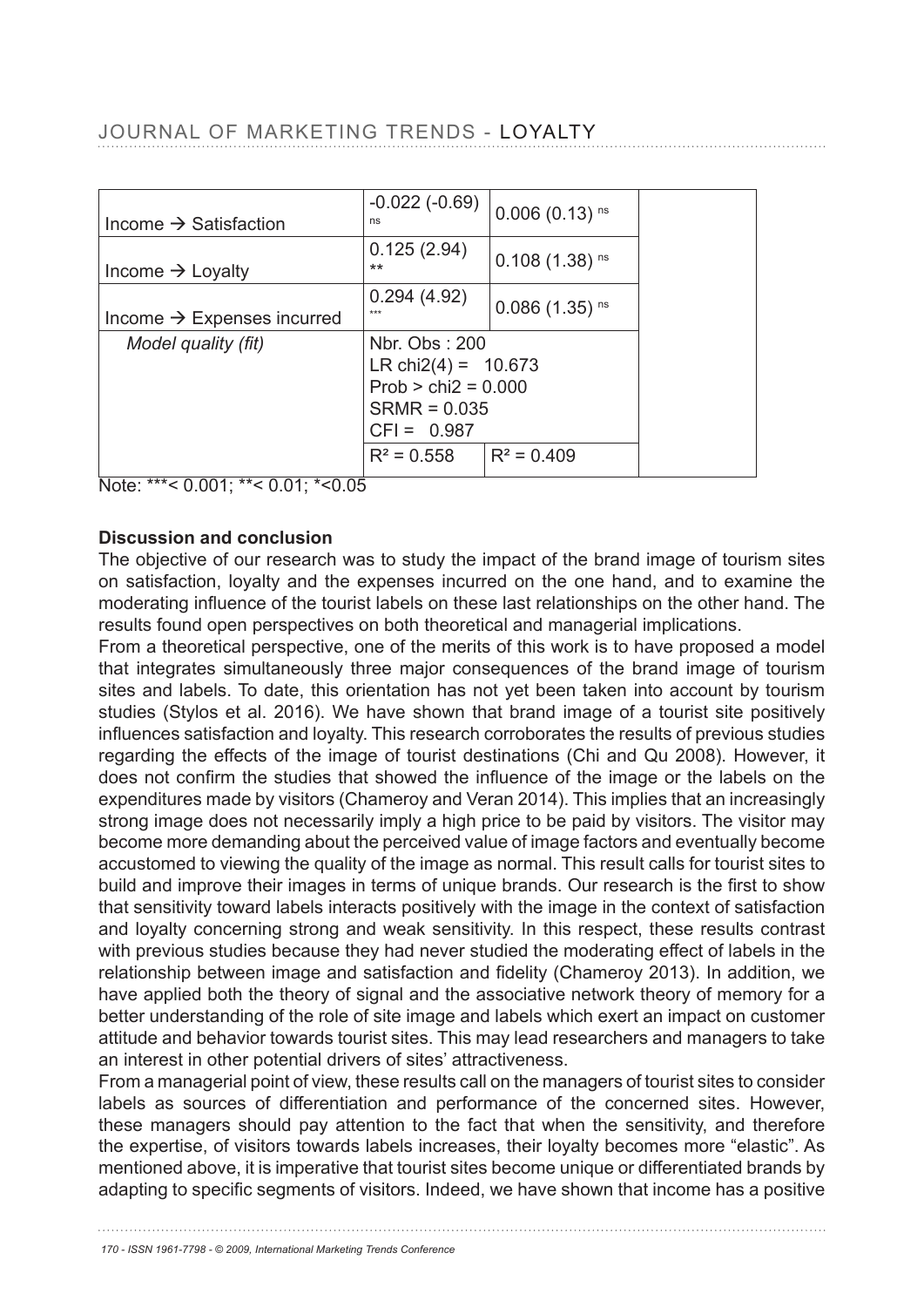influence on lovalty and the expenses incurred in case of strong sensitivity. This result should allow site managers to offer premium products/services to the extent that there are visitors who agree to pay the high price. One of the limitations of our research is that it is mono-sectoral. It would be interesting to perform studies that make comparisons between different sectors of activity (e.g. tourism vs. food) and cultural contexts (e.g. inter-country). That being said, this work has shown that labels play a vital role in determining satisfaction and loyalty towards the tourist site.

#### **Bibliography:**

Amendah, E., & Park, J. (2008). Consumer involvement and psychological antecedents on eco-friendly destinations: Willingness to pay more. *Journal of Hospitality & Leisure Marketing* 

Arnett, D. B., Laverie, D. A., & Meiers, A. (2003). Developing parsimonious retailer equity indexes using partial least squares analysis: a method and applications. *Journal of Retailing* 

Back, K. J., & Parks, S. C. (2003). A brand loyalty model involving cognitive, affective, and conative brand loyalty and customer satisfaction. *Journal of Hospitality & Tourism Research* 

Baloglu, S. (2002). Dimensions of customer loyalty: Separating friends from well wishers. *The Cornell Hotel and Restaurant Administration Quarterly* 

Baloglu, S., & Mangaloglu, M. (2001). Tourism destination images of Turkey, Egypt, Greece, and Italy as perceived by US-based tour operators and travel agents. *Tourism management*, 22(1), 1-9.

Bigné, J. E., Sánchez, M. I., & Sánchez, J. (2001). Tourism image, evaluation variables and after purchase behavior: inter-relationship. *Tourism Management*, 22(6), 607-616.

Chameroy, F. (2013). Les effets du label sur la qualité perçue, les relations à la marque et le consentement à payer. Thèse de Doctorat, Aix-Marseille.

Chameroy, F., & Chandon, J.L. (2010). Les labels de qualité ont-ils des effets sur le comportement d'achat du consommateur. Communication pour le 9e congrès des tendances du marketing en Europe, Venise, 12-23 janvier.

Chameroy, F., & Veran, L. (2014). Immatérialité de la qualité et effet des labels sur le consentement à payer. *Management international/International Management/ Gestiòn Internacional*, *18*(3), 32-44.

Chi, C.G.Q. et Qu, H. (2008). Examining the structural relationships of destination image, tourist satisfaction and destination loyalty: An integrated approach. *Tourism management*, *29*(4), 624-636.

Díaz-Pérez, F.M., Bethencourt-Cejas, M., & Álvarez-González, J.A. (2005). The segmentation of canary island tourism markets by expenditure: implications for tourism policy. *Tourism Management*, 26(6), 961-964.

Erdem, T., & Swait, J. (1998). Brand equity as a signaling phenomenon. *Journal of consumer Psychology*, *7* 

Keller, K. L. (1993). Conceptualizing, measuring, and managing customer-based brand equity. *Journal of Marketing*, 1-22.

*Journal of Marketing Trends - Volume 5 - N° 2 (April 2018) - 171*